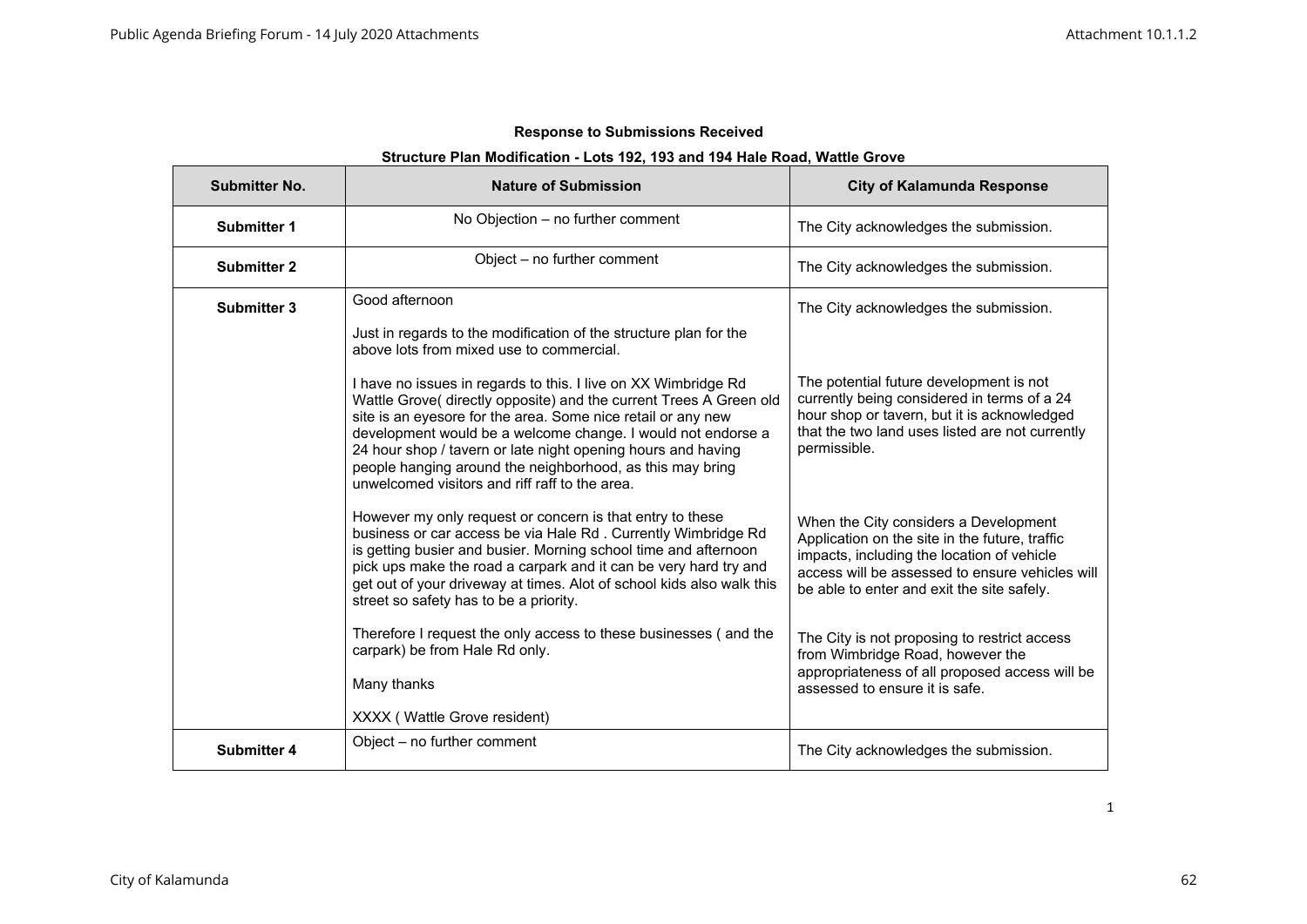|  | <b>Response to Submissions Received</b> |  |
|--|-----------------------------------------|--|
|--|-----------------------------------------|--|

| Structure Plan Modification - Lots 192, 193 and 194 Hale Road, Wattle Grove |                                                                                                                                                                                                                                                                                                                                                                                                                                       |                                                                                                                                                                                                                                                                                                                         |  |
|-----------------------------------------------------------------------------|---------------------------------------------------------------------------------------------------------------------------------------------------------------------------------------------------------------------------------------------------------------------------------------------------------------------------------------------------------------------------------------------------------------------------------------|-------------------------------------------------------------------------------------------------------------------------------------------------------------------------------------------------------------------------------------------------------------------------------------------------------------------------|--|
| <b>Submitter 5</b>                                                          | We built our family home in 2018 knowing this land was planned<br>to be residential. Hale Roads traffic is hectic enough already<br>without adding anymore commercial space.                                                                                                                                                                                                                                                          | The City acknowledges the submission.<br>The current structure plan designates the<br>subject sites for 'Mixed Use' development, it<br>has not been planned for residential<br>development.<br>Residential uses are possible under the<br>current land use designation, but other<br>commercial uses are also possible. |  |
| Submitter 6                                                                 | No objection to proposal regarding Proposed Structure Plan<br>Modification.                                                                                                                                                                                                                                                                                                                                                           | The City acknowledges the submission.                                                                                                                                                                                                                                                                                   |  |
| <b>Submitter 7</b>                                                          | I object to this on the grounds we brought our property knowing<br>that the adjacent land was not commercial and was told that this<br>would eventually become residential housing. Totally against this<br>becoming commercial.                                                                                                                                                                                                      | The City acknowledges the submission.<br>The current structure plan designates the<br>subject sites for 'Mixed Use' development, it<br>has not been planned for residential<br>development.<br>Residential uses are possible under the<br>current land use designation, but other<br>commercial uses are also possible. |  |
| <b>Submitter 8</b>                                                          | XXXX have prepared this submission in objection to proposed<br>Outlined Development Plan (ODP)<br>amendments being sought to the Wattle Grove Urban Cell U9<br>ODP. The amendments propose to<br>modify the designated zoning of Lots 192, 193 and 194 (No. 310,<br>318 and 326) Hale Road, Wattle<br>Grove (the subject site) from 'Mixed Use' to 'Commercial' to<br>facilitate a significant increase in<br>shop/retail floorspace. | The City acknowledges the submission.                                                                                                                                                                                                                                                                                   |  |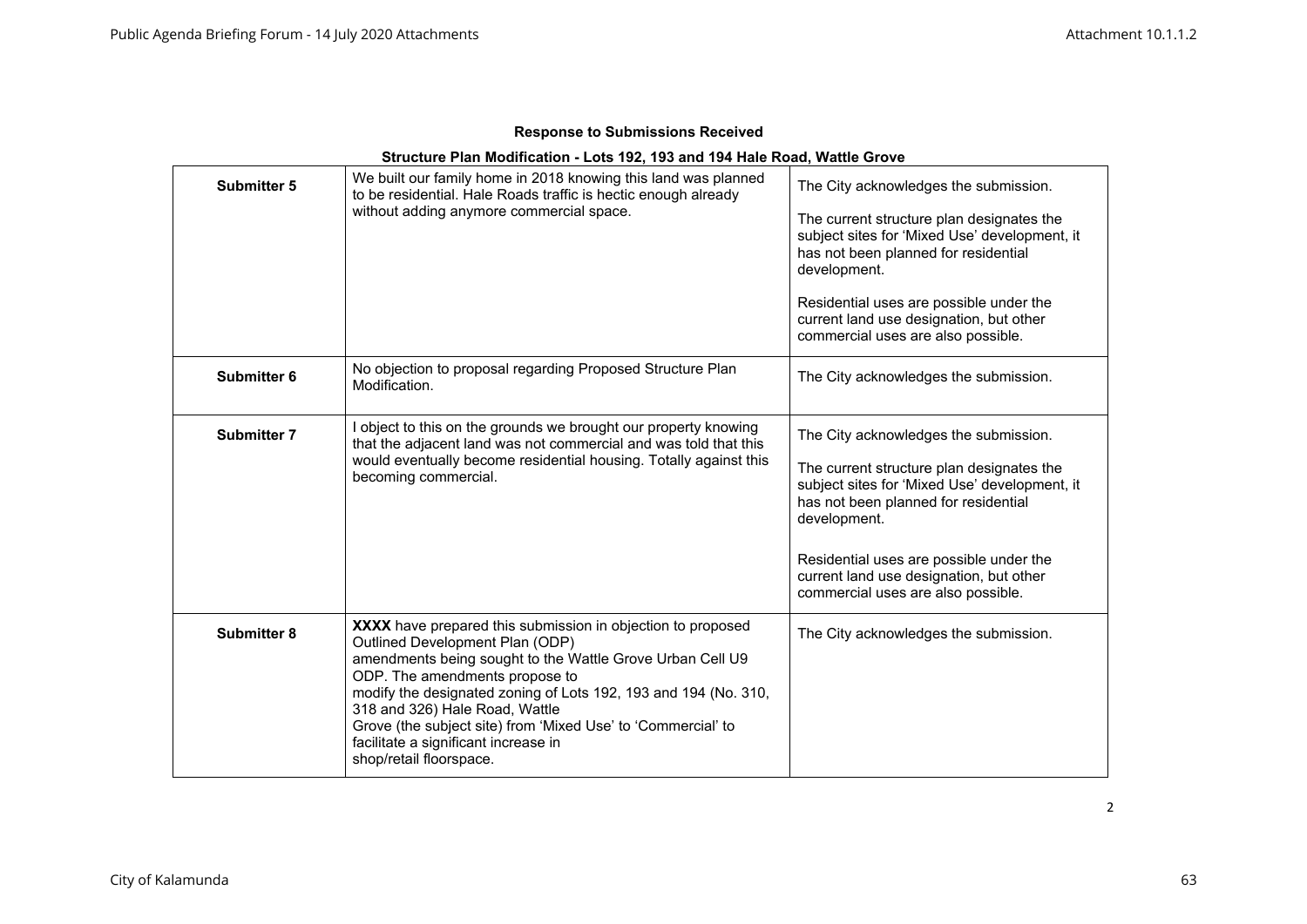## **Structure Plan Modification - Lots 192, 193 and 194 Hale Road, Wattle Grove**

| This submission has been prepared on behalf of Hyde Park<br>Management Ltd, being the landowner<br>Hawaiian's Forrestfield located at Lot 102 (No. 20) Strelitzia<br>Avenue, Forrestfield and Lot 109 (No. 80)<br>Hale Road, Forrestfield approximately 2.2km north east of the<br>subject site.<br>We have reviewed the proposed amendment and accompanying                                                                                                                                                                                                                                                                                         |                                                                                                          |
|------------------------------------------------------------------------------------------------------------------------------------------------------------------------------------------------------------------------------------------------------------------------------------------------------------------------------------------------------------------------------------------------------------------------------------------------------------------------------------------------------------------------------------------------------------------------------------------------------------------------------------------------------|----------------------------------------------------------------------------------------------------------|
| supporting reports prepared by<br>Dynamic Planning and Pracsys. Whilst the increase in retail<br>floorspace at the existing neighbourhood<br>centre is able to be contemplated, we are concerned that the<br>proposed amendment is not consistent                                                                                                                                                                                                                                                                                                                                                                                                    | The City is satisfied with the information that<br>has been submitted in support of the proposal.        |
| with pivotal aspects of the City of Kalamunda (the City) local<br>planning framework and the State's<br>planning framework.<br>The additional shop/retail floorspace being sought in this location<br>has not been appropriately justified<br>and lacks supporting information required by State Planning Policy<br>to facilitate such a request. On<br>this basis, we respectfully request that the proposed amendment<br>not be adopted by Council in its<br>current form for the reasons identified below.                                                                                                                                        | The City is satisfied that the proposed<br>amendment is consistent with relevant<br>planning frameworks. |
| <b>Proposed Amendment - Our Review</b><br>We understand the proposed amendment seeks to rezone a<br>portion of the subject site from 'Mixed<br>Use' to 'Commercial', with the 'Commercial' zoned portion of the<br>subject site being located to front<br>Hale Road. The remaining portion of the site will remain 'Mixed<br>Use'.<br>The Applicant advises that the amendment should be considered<br>a 'minor amendment' in accordance<br>with the Planning and Development (Local Planning Scheme)<br>Regulations 2015. The proposal should<br>not be considered as minor given the proposed doubling of shop-<br>retail net lettable area (NLA). |                                                                                                          |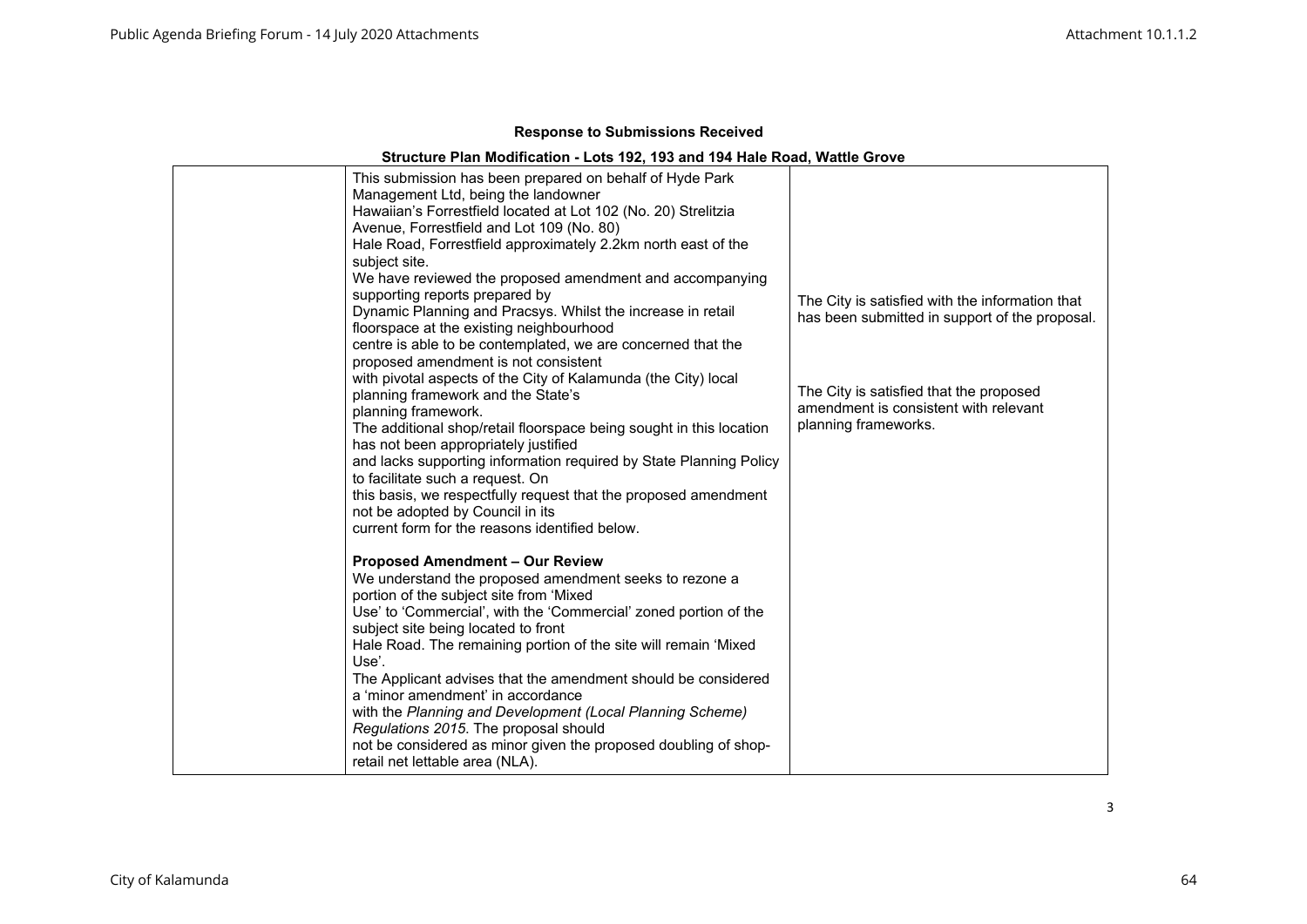## **Structure Plan Modification - Lots 192, 193 and 194 Hale Road, Wattle Grove**

| A development concept plan has been prepared to support the<br>proposed amendments and whilst<br>the City did not advertise this information, we understand that the<br>'Commercial' zoning sought will<br>allow for the development of a supermarket, medical centre,<br>community hub and a tavern. The                                                                                                                                                                                                                                                    | The original information submitted to the City<br>did include a concept plan of a possible<br>development outcome for the site.                                                                                                                                                                                                                                                                                                                                                             |
|--------------------------------------------------------------------------------------------------------------------------------------------------------------------------------------------------------------------------------------------------------------------------------------------------------------------------------------------------------------------------------------------------------------------------------------------------------------------------------------------------------------------------------------------------------------|---------------------------------------------------------------------------------------------------------------------------------------------------------------------------------------------------------------------------------------------------------------------------------------------------------------------------------------------------------------------------------------------------------------------------------------------------------------------------------------------|
| proposed amendment will allow for the development of an<br>additional 3,270m2 of shop-retail NLA<br>adjoining the existing Wattle Grove Village Centre, which currently<br>provides 3,712m2 NLA.<br>The proposed amendment will result in a significant increase to<br>the existing shop-retail floorspace                                                                                                                                                                                                                                                   | Given the City is not currently considering a<br>Development Application, the concept plan<br>was considered to include a high level of detail<br>which is not appropriate for consideration of a<br>structure plan.                                                                                                                                                                                                                                                                        |
| immediately adjoining the existing Wattle Grove Village Centre.<br>Despite this, the proposed<br>amendment is not supported by a Retail Sustainability<br>Assessment (RSA) as required by the Western<br>Australian Planning Commission (WAPC) State Planning Policy<br>4.2 - Activity Centres for Perth and<br>Peel (SPP4.2) or any supporting traffic assessment.                                                                                                                                                                                          | The proposal was supported by a Retail<br>Needs Assessment. The City is satisfied that<br>the develop of information provided reflects<br>the scale of impact of the proposed<br>amendment.                                                                                                                                                                                                                                                                                                 |
| <b>Matters for Consideration</b><br>As currently proposed, the amendment is not consistent with the<br>City's strategic planning framework<br>and an assessment of the potential economic and related effects<br>of a significant retail expansion on<br>the network of activity centres in the locality has not been<br>undertaken.<br>The following matters provide further discussion around our<br>particular concerns.<br>1. Retail Sustainability Assessment<br>Clause 6.5 of the WAPC's SPP4.2 defines and explains the role of<br>an RSA as follows: | While the proposal was not supported with<br>traffic information, the traffic implications of the<br>proposed amendment do not warrant detailed<br>technical information. The City considers that<br>given the movement network surrounding the<br>site has already been set, impacts of<br>development of the subject site are<br>appropriately considered at the development<br>application stage when the design of<br>development, specific land uses and related<br>impacts are known. |
| A Retail Sustainability Assessment (RSA) assesses the potential<br>economic and related effects                                                                                                                                                                                                                                                                                                                                                                                                                                                              | While the applicant provided a concept plan<br>for information purposes, that plan is not                                                                                                                                                                                                                                                                                                                                                                                                   |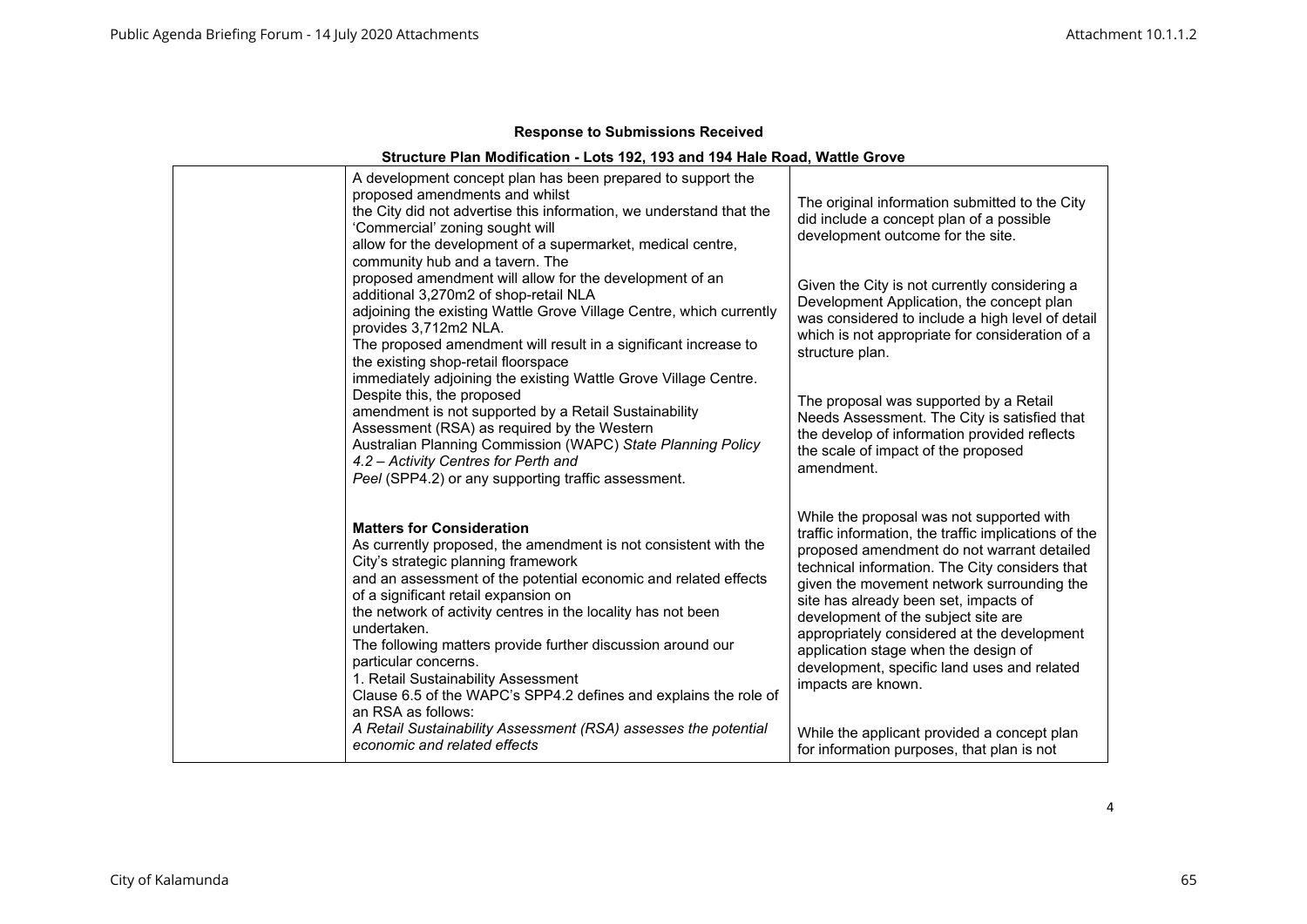## **Structure Plan Modification - Lots 192, 193 and 194 Hale Road, Wattle Grove**

|  | of a significant retail expansion on the network of activity centres<br>in a locality. It addresses<br>such effects from a local community access or benefit perspective,<br>and is limited to<br>considering potential loss of services, and any associated<br>detriment caused by a proposed<br>development. Competition between businesses of itself is not<br>considered a relevant planning<br>consideration.<br>Clause 6.5.2 of SPP4.2 requires the preparation of an RSA as<br>follows:<br>(1) Major developments and scheme amendments or structure<br>plans that provide for major<br>development are to include a RSA. Furthermore, any proposal that<br>would result in the total<br>shop retail floorspace of a neighbourhood centre exceeding<br>6000m2 nla, or expanding by<br>more than 3000m2 shop-retail nla also requires a RSA.<br>Clause 6.5.2 of SPP4.2 allows for a responsible authority to waive<br>a requirement for a RSA where the<br>proposed shop-retail floorspace is substantially within the walkable<br>catchment of a passenger rail<br>station, in view of the scale and likely impact of the proposal. As<br>the proposal is not within the walkable<br>catchment of a passenger railway station Clause 6.5.2 of SPP4.2<br>does not apply to the subject site.<br>Although there are applicable exemptions that would not require<br>an RSA to be provided, these do not<br>apply in this instance.<br>A Retail Needs Assessment (RNA) has been prepared by Pracsys<br>to support the proposed<br>amendment, however, this is not considered to be appropriate and<br>provides an insufficient amount<br>of relevant detail for the City's consideration.<br>Based on the requirements of SPP4.2, an RSA is required to<br>support the proposed amendment. | binding in any way, and could potentially be<br>misleading. |
|--|------------------------------------------------------------------------------------------------------------------------------------------------------------------------------------------------------------------------------------------------------------------------------------------------------------------------------------------------------------------------------------------------------------------------------------------------------------------------------------------------------------------------------------------------------------------------------------------------------------------------------------------------------------------------------------------------------------------------------------------------------------------------------------------------------------------------------------------------------------------------------------------------------------------------------------------------------------------------------------------------------------------------------------------------------------------------------------------------------------------------------------------------------------------------------------------------------------------------------------------------------------------------------------------------------------------------------------------------------------------------------------------------------------------------------------------------------------------------------------------------------------------------------------------------------------------------------------------------------------------------------------------------------------------------------------------------------------------------------------------------------------------------------------------------|-------------------------------------------------------------|
|--|------------------------------------------------------------------------------------------------------------------------------------------------------------------------------------------------------------------------------------------------------------------------------------------------------------------------------------------------------------------------------------------------------------------------------------------------------------------------------------------------------------------------------------------------------------------------------------------------------------------------------------------------------------------------------------------------------------------------------------------------------------------------------------------------------------------------------------------------------------------------------------------------------------------------------------------------------------------------------------------------------------------------------------------------------------------------------------------------------------------------------------------------------------------------------------------------------------------------------------------------------------------------------------------------------------------------------------------------------------------------------------------------------------------------------------------------------------------------------------------------------------------------------------------------------------------------------------------------------------------------------------------------------------------------------------------------------------------------------------------------------------------------------------------------|-------------------------------------------------------------|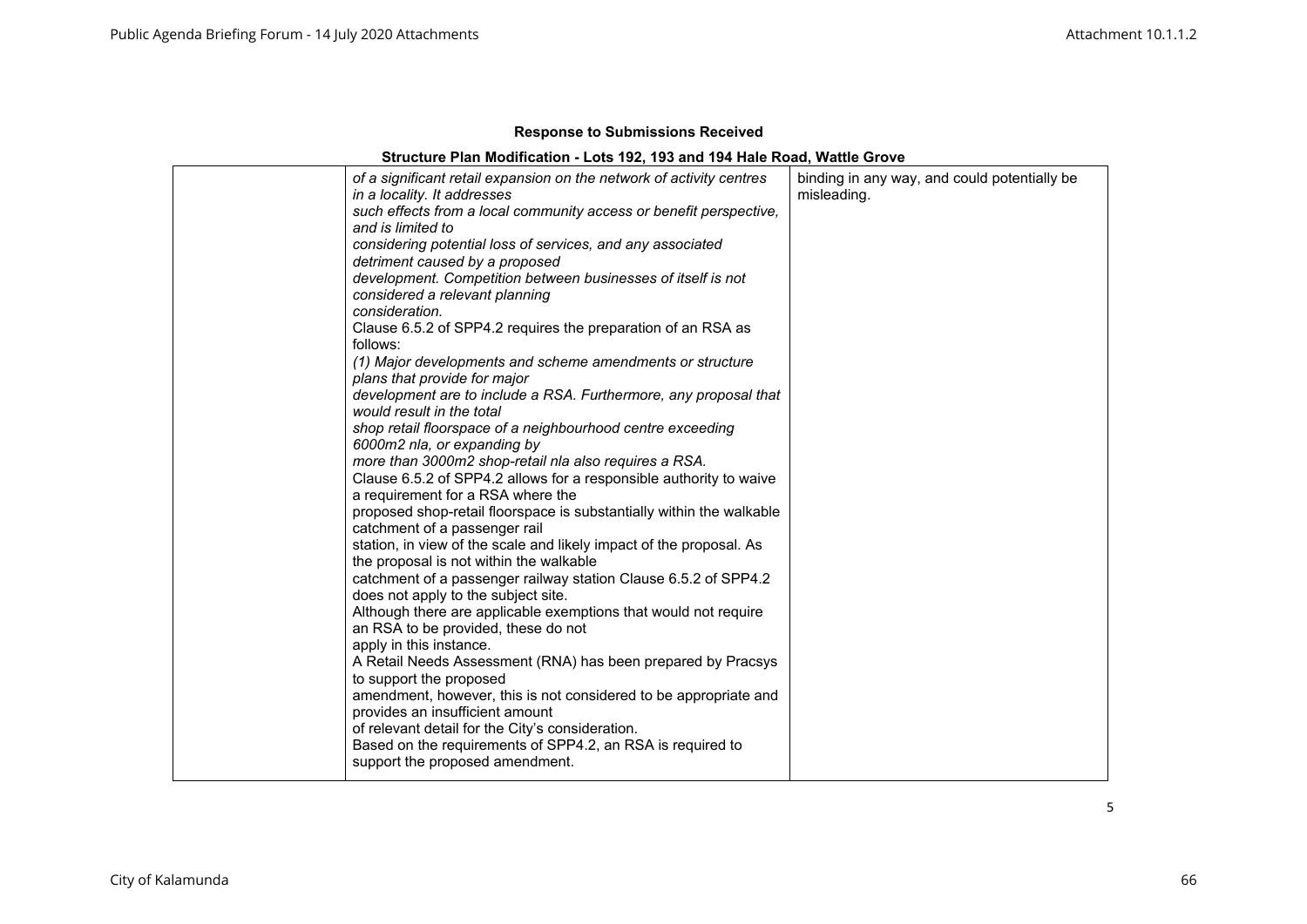## **Structure Plan Modification - Lots 192, 193 and 194 Hale Road, Wattle Grove**

| 2. Supporting Traffic Information                                                                     |                                                                                  |
|-------------------------------------------------------------------------------------------------------|----------------------------------------------------------------------------------|
| The proposed amendment is not supported by any traffic analysis.<br>The WAPC's Transport              |                                                                                  |
| Assessment Guidelines indicate that at least a Traffic Impact                                         |                                                                                  |
| Statement, or more likely a Transport                                                                 |                                                                                  |
| Impact Assessment is required as a result of a proposed                                               |                                                                                  |
| amendment seeking to facilitate a future                                                              |                                                                                  |
| development with an additional shop/retail floorspace of 3,270m2                                      |                                                                                  |
| NLA.                                                                                                  |                                                                                  |
| The proposed amendment will allow for a number of additional                                          |                                                                                  |
| land uses to be considered at the                                                                     |                                                                                  |
| subject site in the future, which are land uses that can generate a                                   |                                                                                  |
| much larger volume of traffic. This                                                                   |                                                                                  |
| is detailed within table 1 of the WAPC's Transport Assessment                                         |                                                                                  |
| Guidelines below and indicates that                                                                   |                                                                                  |
| the proposal will have a moderate – high impact based on the                                          |                                                                                  |
| additional shop/retail floorspace                                                                     |                                                                                  |
| achievable.                                                                                           |                                                                                  |
| 3. Integrating Development                                                                            |                                                                                  |
|                                                                                                       |                                                                                  |
|                                                                                                       |                                                                                  |
| We note that a future development proposal at the subject site will                                   | The City agrees that due to the event of two                                     |
| be unlikely to integrate with the                                                                     | lots being developed in advance of the                                           |
| existing Wattle Grove Village Centre to the immediate south of the                                    | adjoining three lots.                                                            |
| subject site. Existing development                                                                    |                                                                                  |
| at Lot 191 (No. 332) Hale Road has only recently been completed<br>and does not allow for any vehicle |                                                                                  |
| or pedestrian connections between the existing and future                                             | However the subject sites are already<br>designated for "Mixed Use' development, |
| shop/retail floorspace proposed.                                                                      | which would have benefited from greater                                          |
| In the event that additional shop/retail floorspace at the subject                                    | integration and allowance for reciprocal                                         |
| site is enabled through the proposed                                                                  | access and parking between the sites.                                            |
| amendment, the City needs to be aware of the potential                                                |                                                                                  |
| integration issues that will occur as part of                                                         | But this is not a distinguishing element of the                                  |
| the development application process. In reality, the Wattle Grove                                     | proposed amendment, as the opportunity for                                       |
| Village Centre will be made up of                                                                     | integration between the existing 'Commercial'                                    |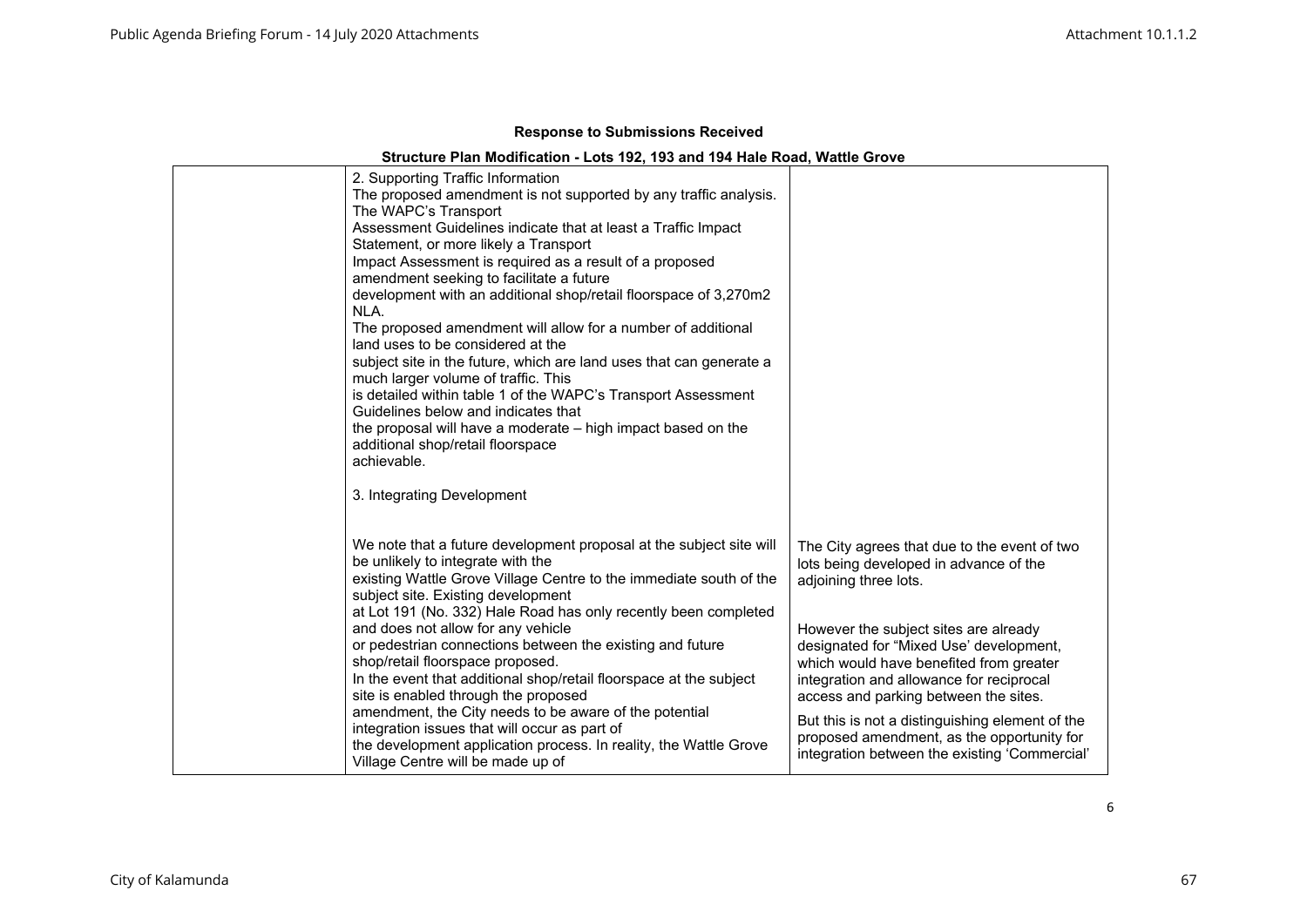## **Structure Plan Modification - Lots 192, 193 and 194 Hale Road, Wattle Grove**

| two distinctly separate centres, with inadequate vehicle and<br>pedestrian connections being able to be                                                                                                                                                                                                                                                                                                                                                                                                                        | designated sites and the adjoining 'Mixed Use'<br>sites is already not available.                                                                                                                                                                                 |
|--------------------------------------------------------------------------------------------------------------------------------------------------------------------------------------------------------------------------------------------------------------------------------------------------------------------------------------------------------------------------------------------------------------------------------------------------------------------------------------------------------------------------------|-------------------------------------------------------------------------------------------------------------------------------------------------------------------------------------------------------------------------------------------------------------------|
| provided between two areas where products and services are<br>provided to the community.<br>The appropriate integration of shop/retail floorspace is a key<br>requirement and cannot be overlooked<br>as it would be contrary to the WAPC's SPP4.2 which states that,<br>'Neighbourhood and local centres<br>play an important role in providing walkable access to services<br>and facilities for communities'.                                                                                                               | The City considers that the three sites subject<br>to the proposed amendment will be able to<br>achieve a desirable level of integration.                                                                                                                         |
| 4. Planning for Aged Persons<br>The City's Local Planning Strategy and Age Friendly Strategy and<br>Action Plan specifically identifies<br>the need to plan for the City's existing and future aged population<br>within the local government area.<br>The City's Local Planning Strategy recognises the need to plan for<br>aged persons and the Applicant's<br>submission responds to this by including various extracts from the<br>Local Planning Strategy in this                                                         |                                                                                                                                                                                                                                                                   |
| regard.<br>The proposed amendment seeks to change the designated land<br>use at the subject site to allow for a<br>potential development of a supermarket, medical centre,<br>community hub and a tavern. This will result<br>in a reduced area of 'Mixed Use' zoned land and therefore reduce<br>the ability to provide<br>aged/dependant dwellings or aged residential care land uses at<br>the subject site in accordance with<br>the City's overarching development aspirations set out in its Local<br>Planning Strategy. | Aged Residential Care is a land use which is<br>capable of approval in both the 'Mixed Use'<br>and 'Commercial' designations. Should the<br>landowners wish to develop all three sites for<br>aged persons, they will be able to under the<br>proposed amendment. |
| <b>Summary</b><br>The proposed amendment will substantially increase the existing<br>shop/retail floorspace at the subject                                                                                                                                                                                                                                                                                                                                                                                                     |                                                                                                                                                                                                                                                                   |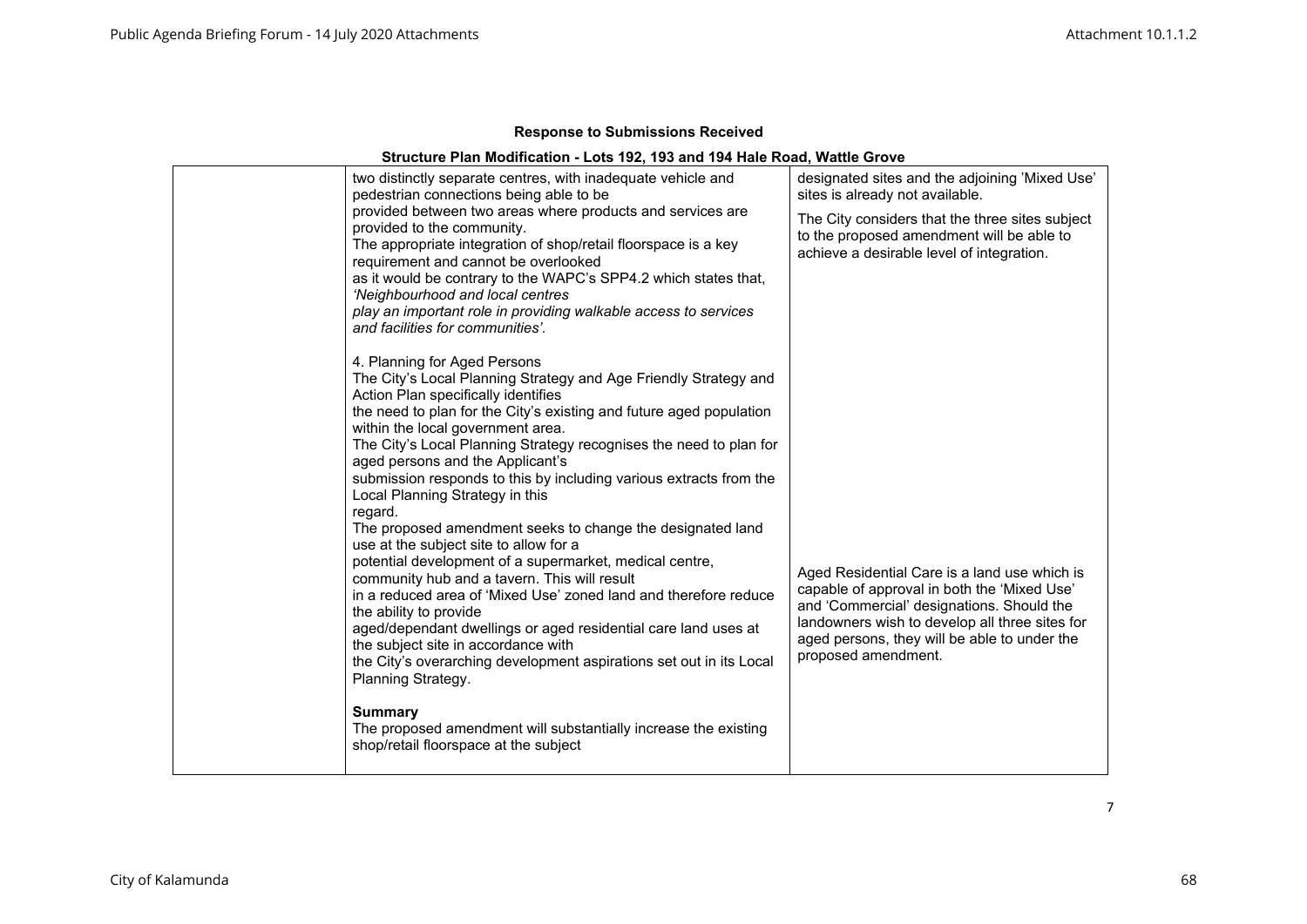## **Structure Plan Modification - Lots 192, 193 and 194 Hale Road, Wattle Grove**

| site, delaying any future development opportunities at Hawaiian's<br>Forrestfield from occurring in the<br>short to medium term.                                                                                                                                                                                                                                                                                                                                                             |  |
|----------------------------------------------------------------------------------------------------------------------------------------------------------------------------------------------------------------------------------------------------------------------------------------------------------------------------------------------------------------------------------------------------------------------------------------------------------------------------------------------|--|
| Following our review, we are of the opinion that the proposed<br>amendment should not be adopted by<br>Council in its current form for the reasons identified below:<br>• The proposed shop/retail floorspace expansion represents a<br>substantial increase and is not<br>appropriately justified as a RSA has not been prepared in<br>accordance with the WAPC's<br>SPP4.2 requiring this.<br>• The proposed amendment, floorspace expansion and potential<br>land uses that may locate at |  |
| the subject site as a result of the proposed amendment will likely<br>have a moderate to high<br>impact on the surrounding road network. As such, at least a Traffic<br>Impact Statement but<br>more likely a Traffic Impact Assessment would be required in<br>accordance with the WAPC's<br>Transport Assessment Guidelines to support the proposal.                                                                                                                                       |  |
| • The subject site immediately adjoins the existing Wattle Grove<br>Village Centre to the south.<br>There are limited opportunities for the existing centre and a<br>proposed future development to<br>appropriately integrate with one another. The lack of integration<br>will result in a poor planning<br>outcome and potentially increased localised vehicular movements                                                                                                                |  |
| between the subject site<br>and Wattle Grove Village Centre should the amendment be<br>approved.<br>• The proposed amendment will facilitate a potential future<br>supermarket development and<br>tavern at the subject site. This will reduce the existing area<br>available at the subject site to                                                                                                                                                                                         |  |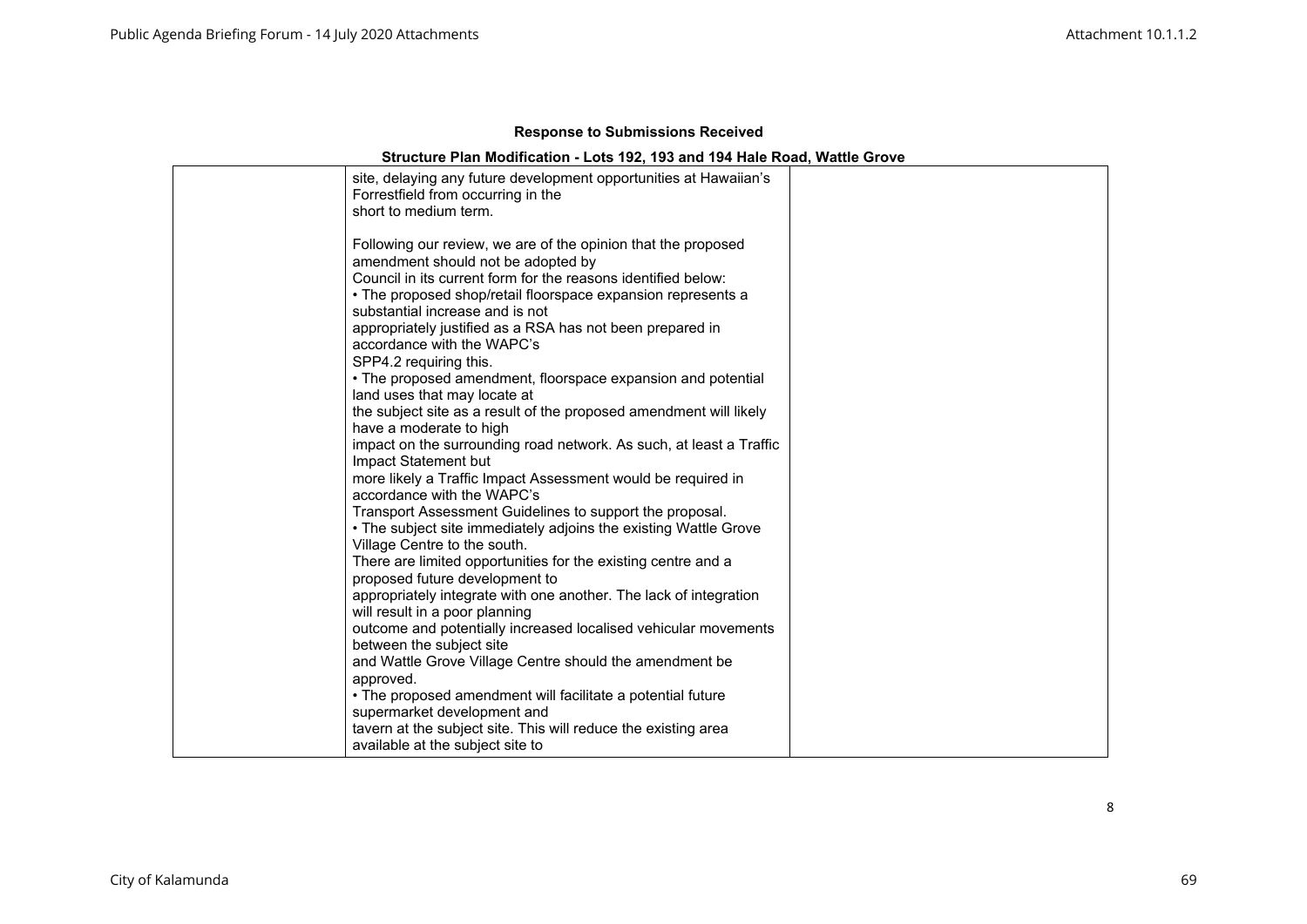|                    | facilitate housing opportunities for a growing aged population in<br>the City and this is contrary<br>to the City's Local Planning Strategy in this respect.<br>It is respectfully requested that the Council do not proceed to<br>adopt the proposed amendment in its<br>current form and request the applicant provide a RSA to support<br>the floorspace expansion along with<br>an appropriate traffic analysis to support the increased activity and<br>vehicle trips generated.                                                                                                                                                                                                                                                                                                                                                                                                                                                                                                                                                                                                                                                                                                                                                                                                                           |                                                                                                                |
|--------------------|-----------------------------------------------------------------------------------------------------------------------------------------------------------------------------------------------------------------------------------------------------------------------------------------------------------------------------------------------------------------------------------------------------------------------------------------------------------------------------------------------------------------------------------------------------------------------------------------------------------------------------------------------------------------------------------------------------------------------------------------------------------------------------------------------------------------------------------------------------------------------------------------------------------------------------------------------------------------------------------------------------------------------------------------------------------------------------------------------------------------------------------------------------------------------------------------------------------------------------------------------------------------------------------------------------------------|----------------------------------------------------------------------------------------------------------------|
| <b>Submitter 9</b> | <b>XXXX</b> have prepared this submission in objection to proposed<br>Outlined Development Plan (ODP)<br>amendments being sought to the Wattle Grove Urban Cell U9<br>ODP. The amendments propose to<br>modify the designated zoning of Lots 192, 193 and 194 (No. 310,<br>318 and 326) Hale Road, Wattle<br>Grove (the subject site) from 'Mixed Use' to 'Commercial' to<br>facilitate a significant increase in<br>shop/retail floorspace.<br>This submission has been prepared on behalf of Hyde Park<br>Management Ltd, being the landowner<br>Hawaiian's Forrestfield located at Lot 102 (No. 20) Strelitzia<br>Avenue, Forrestfield and Lot 109 (No. 80)<br>Hale Road, Forrestfield approximately 2.2km north east of the<br>subject site.<br>We have reviewed the proposed amendment and accompanying<br>supporting reports prepared by<br>Dynamic Planning and Pracsys. Whilst the increase in retail<br>floorspace at the existing neighbourhood<br>centre is able to be contemplated, we are concerned that the<br>proposed amendment is not consistent<br>with pivotal aspects of the City of Kalamunda (the City) local<br>planning framework and the State's<br>planning framework.<br>The additional shop/retail floorspace being sought in this location<br>has not been appropriately justified | This submission is substantially similar to<br>submission 8. Please refer to the responses in<br>submission 8. |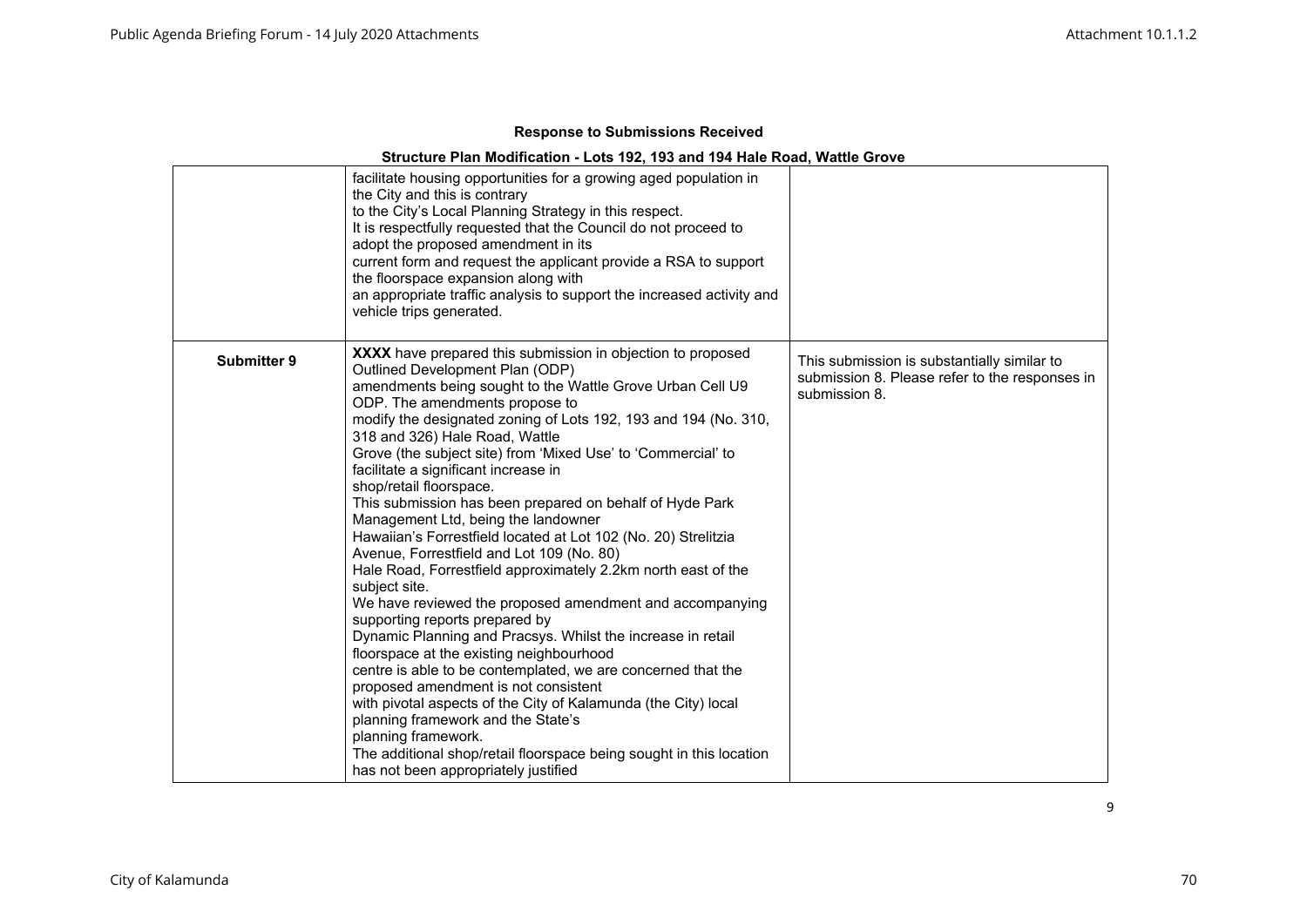|  | <b>Response to Submissions Received</b> |  |
|--|-----------------------------------------|--|
|--|-----------------------------------------|--|

#### **Structure Plan Modification - Lots 192, 193 and 194 Hale Road, Wattle Grove**

| and lacks supporting information required by State Planning Policy<br>to facilitate such a request. On<br>this basis, we respectfully request that the proposed amendment<br>not be adopted by Council in its<br>current form for the reasons identified below.                                                                                                      |  |
|----------------------------------------------------------------------------------------------------------------------------------------------------------------------------------------------------------------------------------------------------------------------------------------------------------------------------------------------------------------------|--|
| <b>Proposed Amendment - Our Review</b><br>We understand the proposed amendment seeks to rezone a<br>portion of the subject site from 'Mixed<br>Use' to 'Commercial', with the 'Commercial' zoned portion of the<br>subject site being located to front<br>Hale Road. The remaining portion of the site will remain 'Mixed<br>Use'.                                   |  |
| The Applicant advises that the amendment should be considered<br>a 'minor amendment' in accordance<br>with the Planning and Development (Local Planning Scheme)<br>Regulations 2015. The proposal should<br>not be considered as minor given the proposed doubling of shop-<br>retail net lettable area (NLA).                                                       |  |
| A development concept plan has been prepared to support the<br>proposed amendments and whilst<br>the City did not advertise this information, we understand that the<br>'Commercial' zoning sought will<br>allow for the development of a supermarket, medical centre,<br>community hub and a tavern. The<br>proposed amendment will allow for the development of an |  |
| additional 3,270m2 of shop-retail NLA<br>adjoining the existing Wattle Grove Village Centre, which currently<br>provides 3,712m2 NLA.<br>The proposed amendment will result in a significant increase to<br>the existing shop-retail floorspace<br>immediately adjoining the existing Wattle Grove Village Centre.                                                   |  |
| Despite this, the proposed<br>amendment is not supported by a Retail Sustainability<br>Assessment (RSA) as required by the Western                                                                                                                                                                                                                                   |  |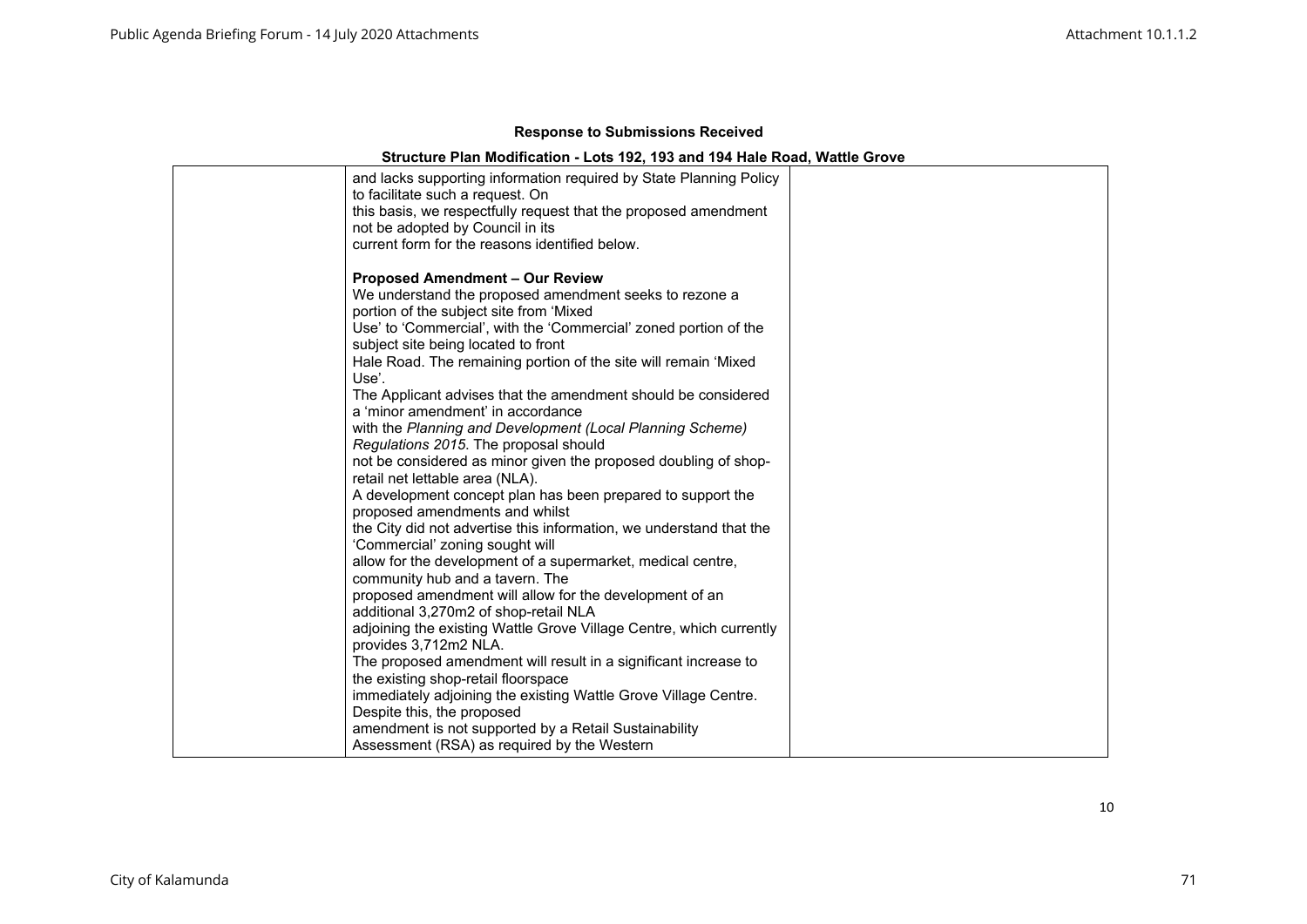| Australian Planning Commission (WAPC) State Planning Policy<br>4.2 - Activity Centres for Perth and<br>Peel (SPP4.2) or any supporting traffic assessment. |  |
|------------------------------------------------------------------------------------------------------------------------------------------------------------|--|
| <b>Matters for Consideration</b>                                                                                                                           |  |
| As currently proposed, the amendment is not consistent with the                                                                                            |  |
| City's strategic planning framework                                                                                                                        |  |
| and an assessment of the potential economic and related effects                                                                                            |  |
| of a significant retail expansion on                                                                                                                       |  |
| the network of activity centres in the locality has not been                                                                                               |  |
| undertaken.                                                                                                                                                |  |
| The following matters provide further discussion around our                                                                                                |  |
| particular concerns.                                                                                                                                       |  |
| 1. Retail Sustainability Assessment                                                                                                                        |  |
| Clause 6.5 of the WAPC's SPP4.2 defines and explains the role of                                                                                           |  |
| an RSA as follows:                                                                                                                                         |  |
| A Retail Sustainability Assessment (RSA) assesses the potential                                                                                            |  |
| economic and related effects                                                                                                                               |  |
| of a significant retail expansion on the network of activity centres                                                                                       |  |
| in a locality. It addresses                                                                                                                                |  |
| such effects from a local community access or benefit perspective,                                                                                         |  |
| and is limited to                                                                                                                                          |  |
| considering potential loss of services, and any associated                                                                                                 |  |
| detriment caused by a proposed                                                                                                                             |  |
| development. Competition between businesses of itself is not                                                                                               |  |
| considered a relevant planning<br>consideration.                                                                                                           |  |
| Clause 6.5.2 of SPP4.2 requires the preparation of an RSA as                                                                                               |  |
| follows:                                                                                                                                                   |  |
| (1) Major developments and scheme amendments or structure                                                                                                  |  |
| plans that provide for major                                                                                                                               |  |
| development are to include a RSA. Furthermore, any proposal that                                                                                           |  |
| would result in the total                                                                                                                                  |  |
| shop retail floorspace of a neighbourhood centre exceeding                                                                                                 |  |
| 6000m2 nla, or expanding by                                                                                                                                |  |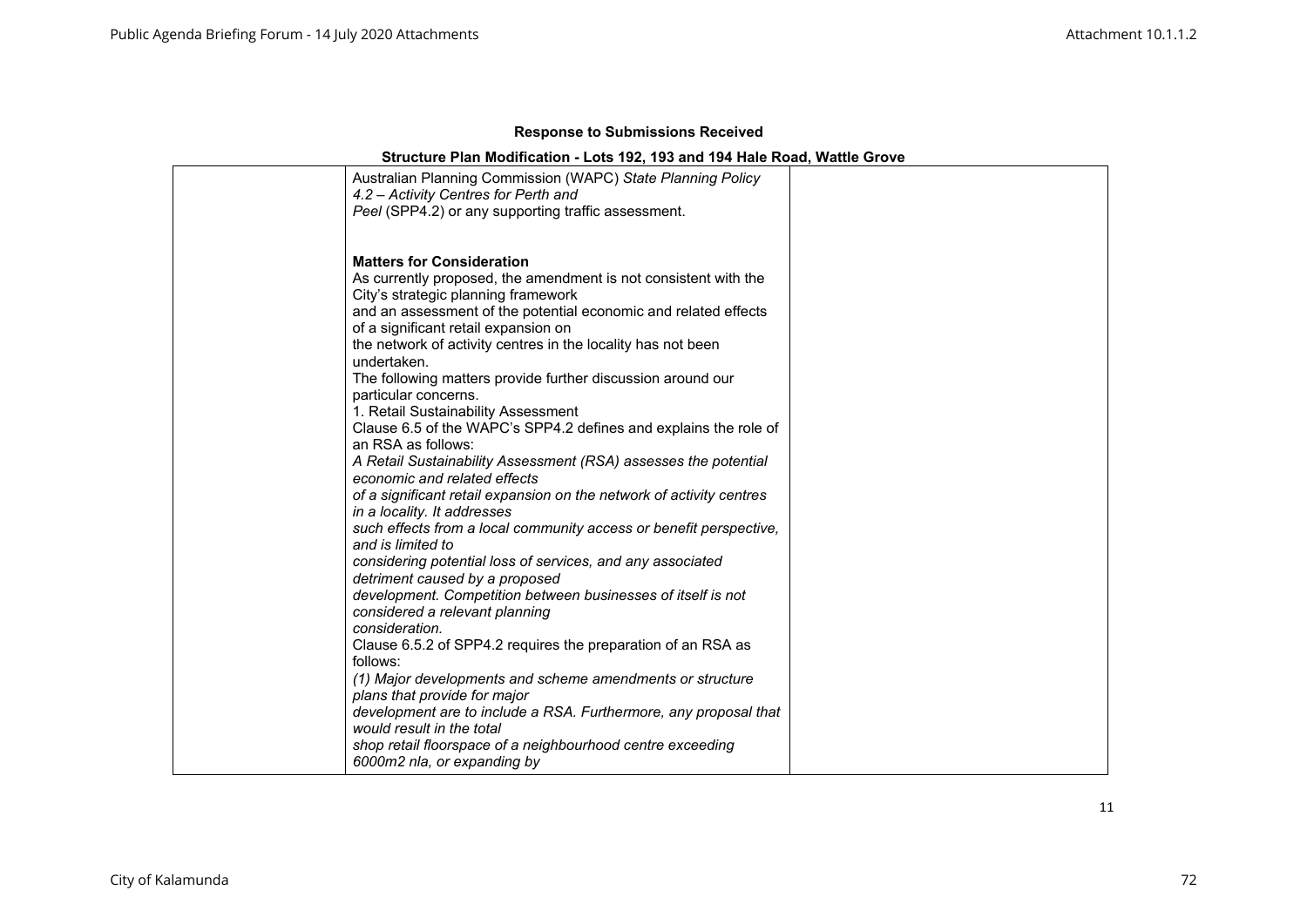| more than 3000m2 shop-retail nla also requires a RSA.                |
|----------------------------------------------------------------------|
| Clause 6.5.2 of SPP4.2 allows for a responsible authority to waive   |
| a requirement for a RSA where the                                    |
| proposed shop-retail floorspace is substantially within the walkable |
| catchment of a passenger rail                                        |
| station, in view of the scale and likely impact of the proposal. As  |
| the proposal is not within the walkable                              |
| catchment of a passenger railway station Clause 6.5.2 of SPP4.2      |
| does not apply to the subject site.                                  |
| Although there are applicable exemptions that would not require      |
| an RSA to be provided, these do not                                  |
| apply in this instance.                                              |
| A Retail Needs Assessment (RNA) has been prepared by Pracsys         |
| to support the proposed                                              |
| amendment, however, this is not considered to be appropriate and     |
| provides an insufficient amount                                      |
| of relevant detail for the City's consideration.                     |
| Based on the requirements of SPP4.2, an RSA is required to           |
| support the proposed amendment.                                      |
| Further, the applicant's submission and supporting RNA provided      |
| were undertaken prior to COVID19 State of Emergency, and as          |
| such, is no longer relevant. Given this, the proposed amendment      |
| should not be supported until such time that a better                |
| understanding of the longer term implications of COVID-19            |
| has/will have on the retail sector.                                  |
| 2. Supporting Traffic Information                                    |
| The proposed amendment is not supported by any traffic analysis.     |
| The WAPC's Transport                                                 |
| Assessment Guidelines indicate that at least a Traffic Impact        |
| Statement, or more likely a Transport                                |
| Impact Assessment is required as a result of a proposed              |
| amendment seeking to facilitate a future                             |
| development with an additional shop/retail floorspace of 3,270m2     |
| NLA.                                                                 |
| The proposed amendment will allow for a number of additional         |
| land uses to be considered at the                                    |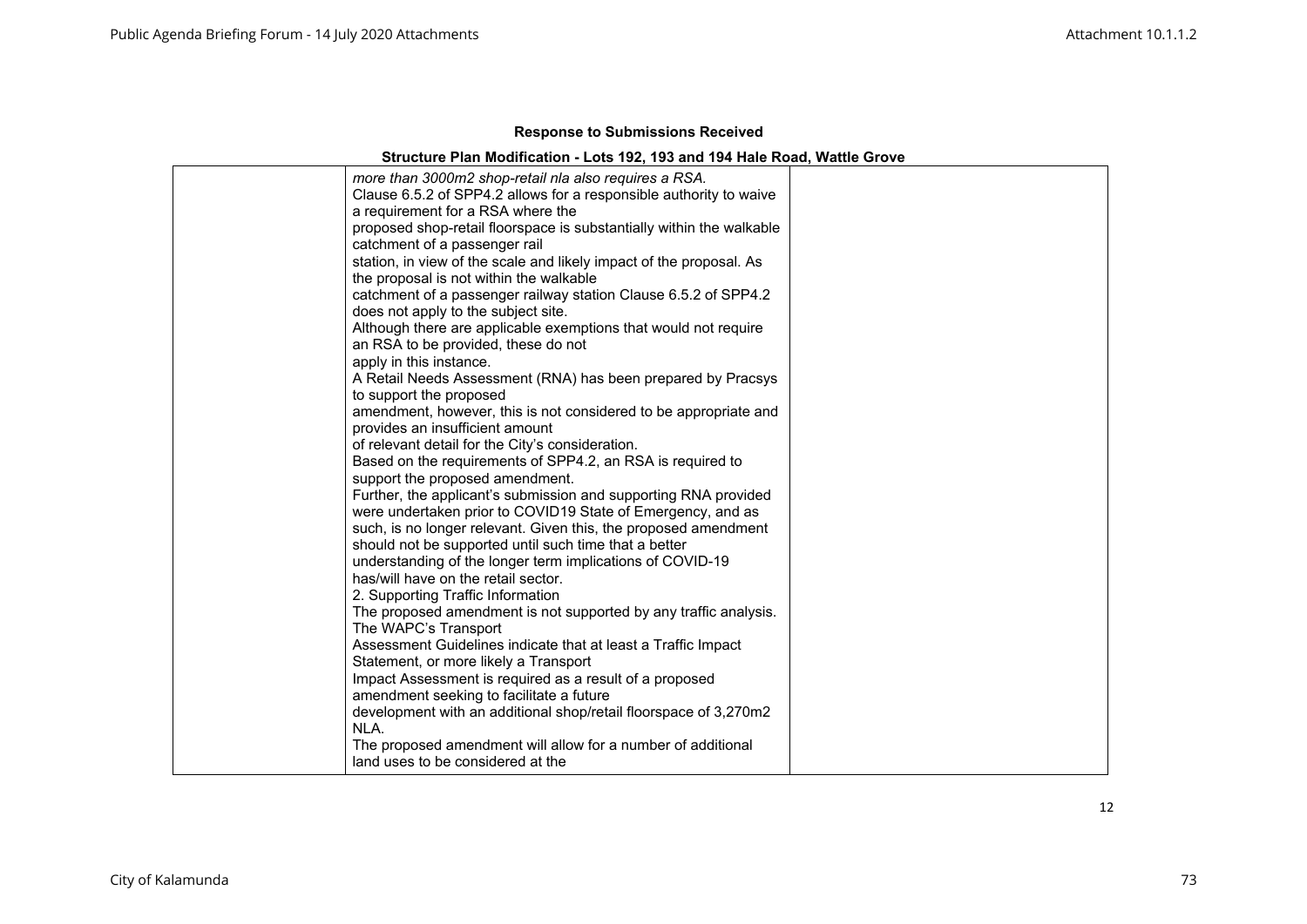| subject site in the future, which are land uses that can generate a<br>much larger volume of traffic. This<br>is detailed within table 1 of the WAPC's Transport Assessment<br>Guidelines below and indicates that<br>the proposal will have a moderate - high impact based on the<br>additional shop/retail floorspace<br>achievable.<br>3. Integrating Development                                                                                                                                                                                                                                                                                                                                                                                                                                                                                                                                                                                                                                                                                                                                                                                                                                                                                                                             |  |
|--------------------------------------------------------------------------------------------------------------------------------------------------------------------------------------------------------------------------------------------------------------------------------------------------------------------------------------------------------------------------------------------------------------------------------------------------------------------------------------------------------------------------------------------------------------------------------------------------------------------------------------------------------------------------------------------------------------------------------------------------------------------------------------------------------------------------------------------------------------------------------------------------------------------------------------------------------------------------------------------------------------------------------------------------------------------------------------------------------------------------------------------------------------------------------------------------------------------------------------------------------------------------------------------------|--|
| We note that a future development proposal at the subject site will<br>be unlikely to integrate with the<br>existing Wattle Grove Village Centre to the immediate south of the<br>subject site. Existing development<br>at Lot 191 (No. 332) Hale Road has only recently been completed<br>and does not allow for any vehicle<br>or pedestrian connections between the existing and future<br>shop/retail floorspace proposed.<br>In the event that additional shop/retail floorspace at the subject<br>site is enabled through the proposed<br>amendment, the City needs to be aware of the potential<br>integration issues that will occur as part of<br>the development application process. In reality, the Wattle Grove<br>Village Centre will be made up of<br>two distinctly separate centres, with inadequate vehicle and<br>pedestrian connections being able to be<br>provided between two areas where products and services are<br>provided to the community.<br>The appropriate integration of shop/retail floorspace is a key<br>requirement and cannot be overlooked<br>as it would be contrary to the WAPC's SPP4.2 which states that,<br>'Neighbourhood and local centres<br>play an important role in providing walkable access to services<br>and facilities for communities'. |  |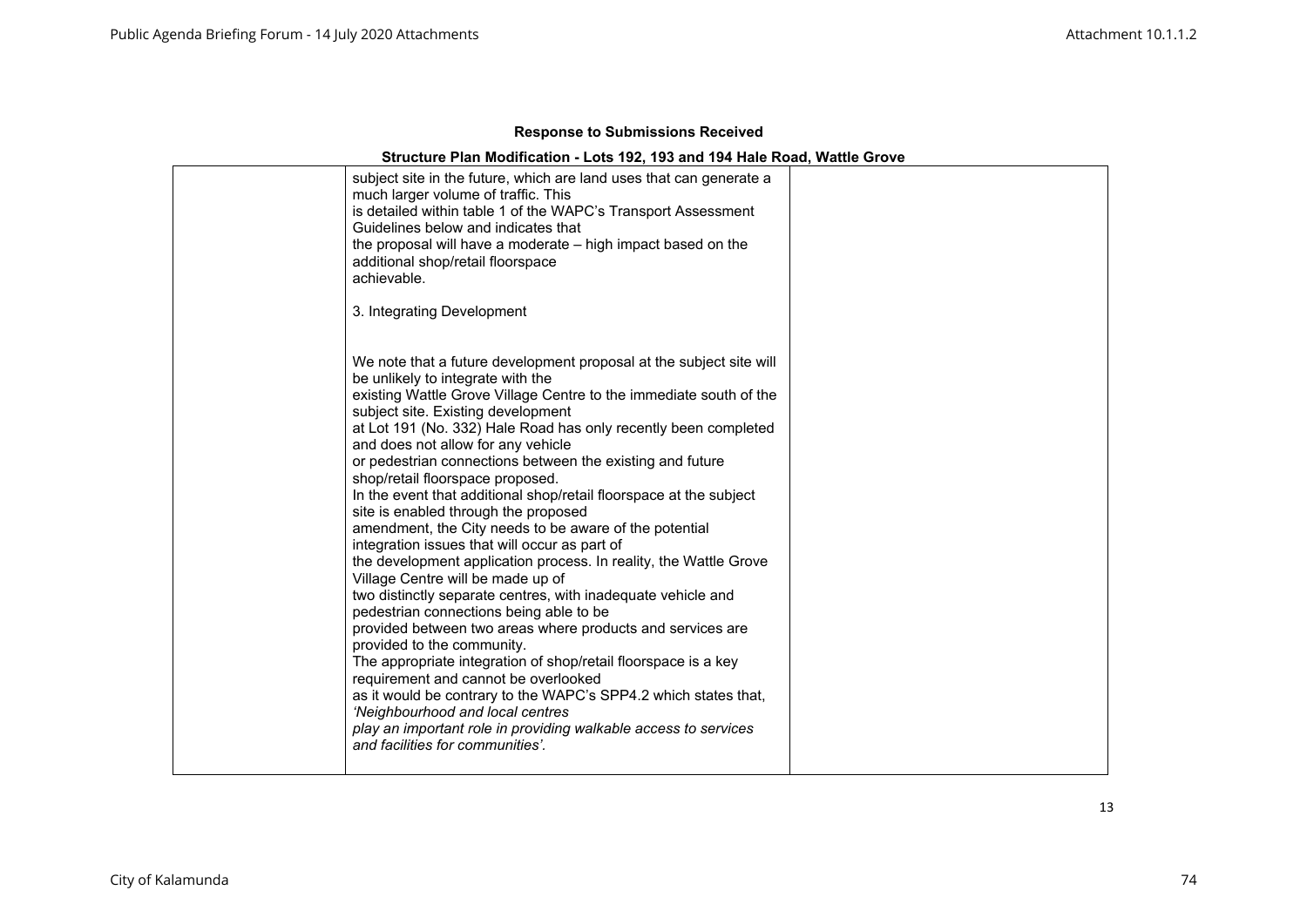| Furthermore, portions of the Wattle Grove Village Centre remain<br>undeveloped despite having the ability to provide additional<br>shop/retail floorspace in this location. The amendment, if<br>approved, may exacerbate vacancies in the existing centre under<br>current and likely future economic circumstances as existing and<br>potential tenants don't renew or seek leases on the basis of<br>speculation associated with the delivery of future floorspace in this<br>location. This would then have the effect of reducing the levels of<br>retail and other services to the catchment population indefinitely.                                                                                                                                                                                                                                                                                 |  |
|-------------------------------------------------------------------------------------------------------------------------------------------------------------------------------------------------------------------------------------------------------------------------------------------------------------------------------------------------------------------------------------------------------------------------------------------------------------------------------------------------------------------------------------------------------------------------------------------------------------------------------------------------------------------------------------------------------------------------------------------------------------------------------------------------------------------------------------------------------------------------------------------------------------|--|
| 4. Planning for Aged Persons<br>The City's Local Planning Strategy and Age Friendly Strategy and<br>Action Plan specifically identifies<br>the need to plan for the City's existing and future aged population<br>within the local government area.<br>The City's Local Planning Strategy recognises the need to plan for<br>aged persons and the Applicant's<br>submission responds to this by including various extracts from the<br>Local Planning Strategy in this<br>regard.<br>The proposed amendment seeks to change the designated land<br>use at the subject site to allow for a<br>potential development of a supermarket, medical centre,<br>community hub and a tavern. This will result<br>in a reduced area of 'Mixed Use' zoned land and therefore reduce<br>the ability to provide<br>aged/dependant dwellings or aged residential care land uses at<br>the subject site in accordance with |  |
| the City's overarching development aspirations set out in its Local<br>Planning Strategy.<br><b>Summary</b><br>The proposed amendment will substantially increase the existing<br>shop/retail floorspace at the subject<br>site, delaying any future development opportunities at Hawaiian's<br>Forrestfield from occurring in the                                                                                                                                                                                                                                                                                                                                                                                                                                                                                                                                                                          |  |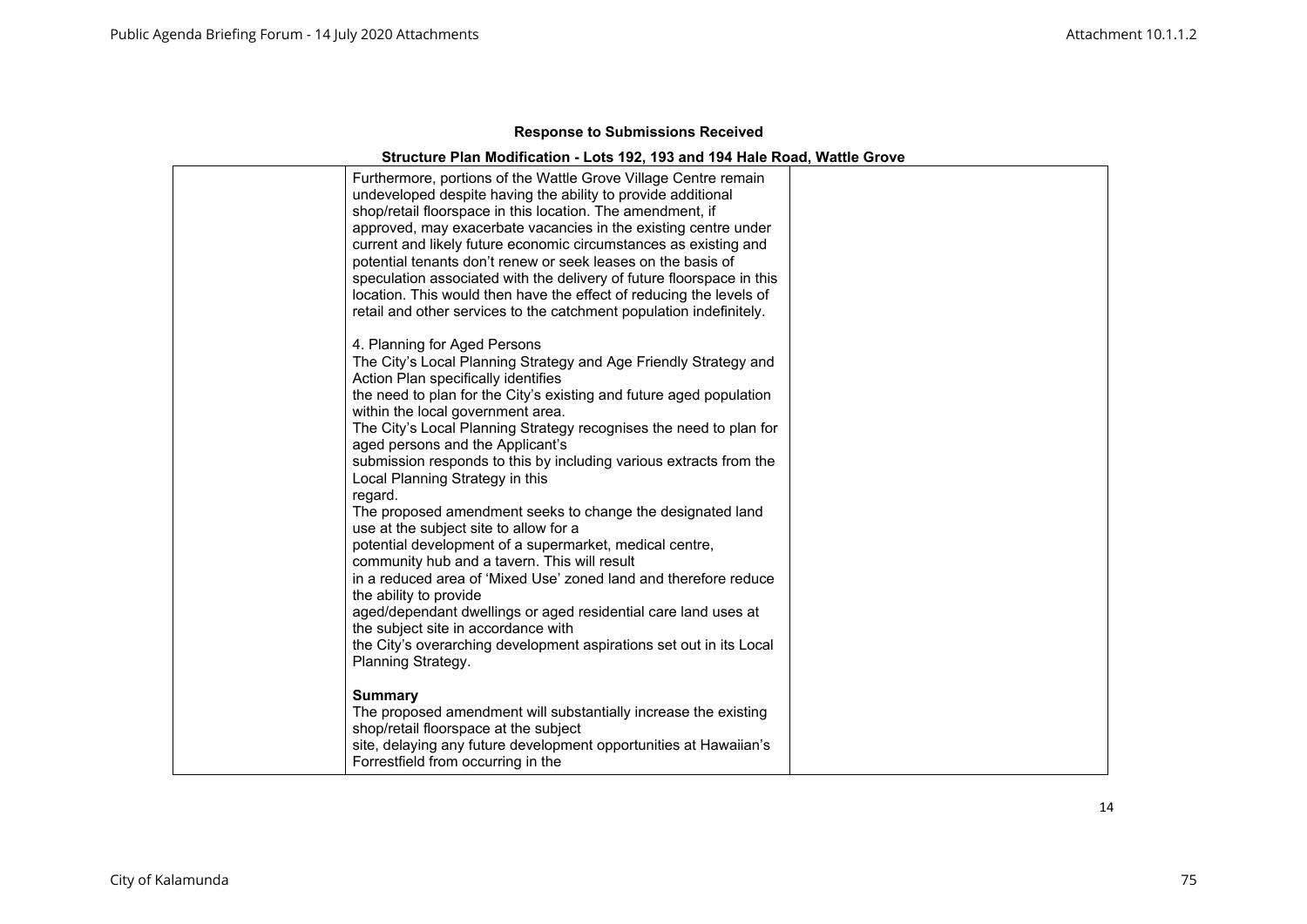## **Structure Plan Modification - Lots 192, 193 and 194 Hale Road, Wattle Grove**

| short to medium term.                                                               |  |
|-------------------------------------------------------------------------------------|--|
| Following our review, we are of the opinion that the proposed                       |  |
| amendment should not be adopted by                                                  |  |
| Council in its current form for the reasons identified below:                       |  |
| • The proposed shop/retail floorspace expansion represents a                        |  |
| substantial increase and is not                                                     |  |
| appropriately justified as a RSA has not been prepared in                           |  |
| accordance with the WAPC's                                                          |  |
| SPP4.2 requiring this.                                                              |  |
| • The proposed amendment, floorspace expansion and potential                        |  |
| land uses that may locate at                                                        |  |
| the subject site as a result of the proposed amendment will likely                  |  |
| have a moderate to high                                                             |  |
| impact on the surrounding road network. As such, at least a Traffic                 |  |
| Impact Statement but                                                                |  |
| more likely a Traffic Impact Assessment would be required in                        |  |
| accordance with the WAPC's                                                          |  |
| Transport Assessment Guidelines to support the proposal.                            |  |
| • The subject site immediately adjoins the existing Wattle Grove                    |  |
| Village Centre to the south.                                                        |  |
| There are limited opportunities for the existing centre and a                       |  |
| proposed future development to                                                      |  |
| appropriately integrate with one another. The lack of integration                   |  |
| will result in a poor planning                                                      |  |
| outcome and potentially increased localised vehicular movements                     |  |
| between the subject site<br>and Wattle Grove Village Centre should the amendment be |  |
| approved.                                                                           |  |
| . The proposed amendment will facilitate a potential future                         |  |
| supermarket development and                                                         |  |
| tavern at the subject site. This will reduce the existing area                      |  |
| available at the subject site to                                                    |  |
| facilitate housing opportunities for a growing aged population in                   |  |
| the City and this is contrary                                                       |  |
| to the City's Local Planning Strategy in this respect.                              |  |
|                                                                                     |  |